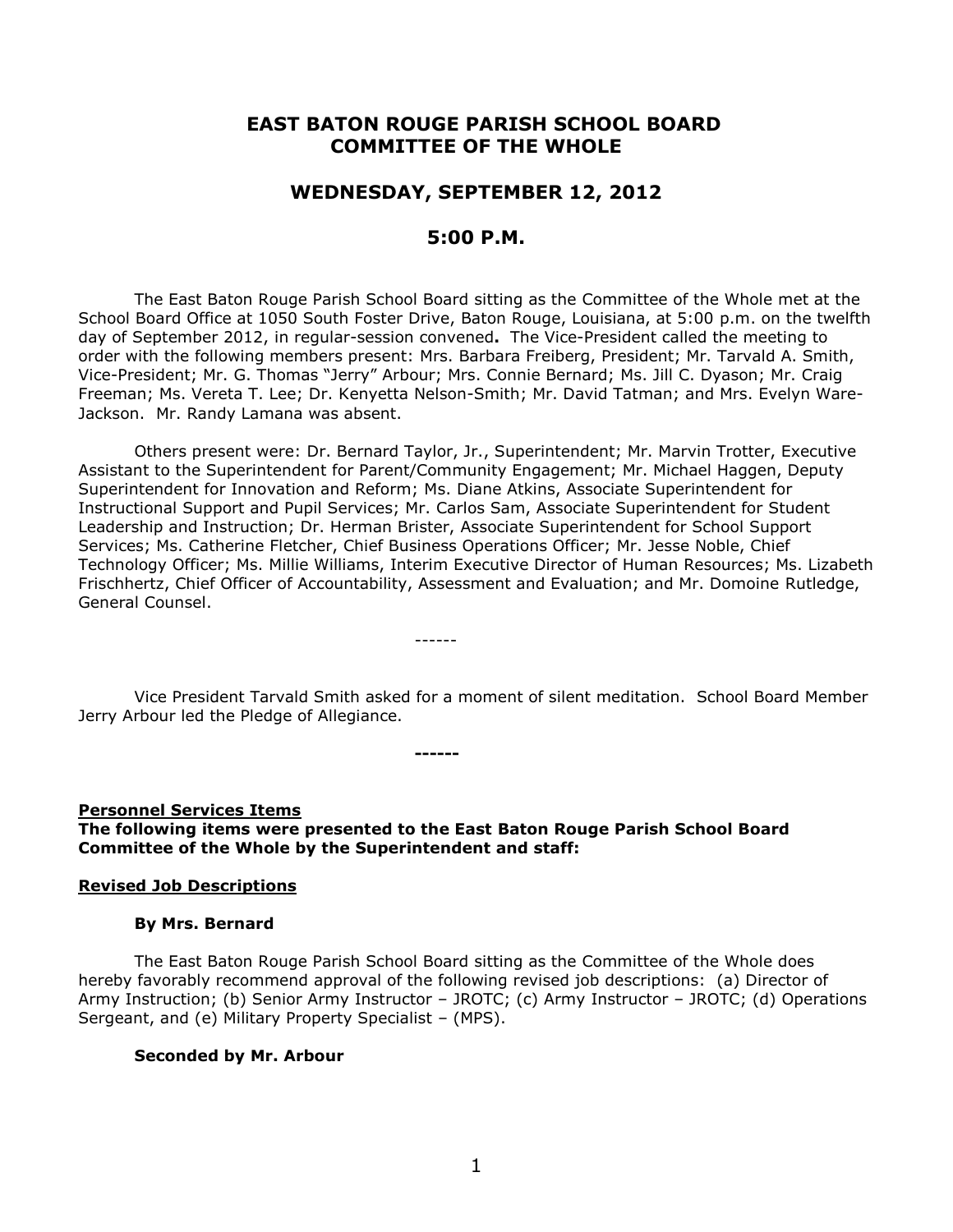**Favorably recommended to the full Board by a vote of the members present. (Ms. Dyason and Mr. Lamana were absent.)**

**------**

## **School Operations Items The following items were presented to the East Baton Rouge Parish School Board Committee of the Whole by the Superintendent and staff:**

# **Accept Low Bid and Award Contract for Classroom Renovations and Additions**

# **By Mrs. Freiberg**

The East Baton Rouge Parish School Board sitting as the Committee of the Whole does hereby favorably recommend the following item: authorization for staff to advertise, accept the low bid meeting specifications and make the award of a contract for the classroom renovations and additions at Westdale Middle School, classroom renovations at Park Forest Middle School, classroom improvements at Belfair, Greenbrier, Villa del Rey, and Bernard Terrace Elementary Schools, or reject any and all bids for just cause in accordance with the Louisiana Public Bid Law; Louisiana Revised Statutes, Title 38; Chapter 10.

# **Seconded by Mrs. Bernard**

**Favorably recommended to the full Board by a vote of the members present. (Mr. Lamana was absent.)**

**------**

**Assignment of Contract**

# **By Mrs. Bernard**

The East Baton Rouge Parish School Board sitting as the Committee of the Whole does hereby favorably recommend the following item: approval of an assignment of a contract between the East Baton Rouge Parish School Board and Our Lady of the Lake Hospital, Inc., to provide mobile medical and mental health services for the period of August 6, 2012, through July 31, 2014.

# **Seconded by Mrs. Freiberg**

**Favorably recommended to the full Board by a vote of the members present. (Mr. Lamana was absent.)**

**------**

## **Finance**

**The following items were presented to the East Baton Rouge Parish School Board Committee of the Whole by the Superintendent and staff:**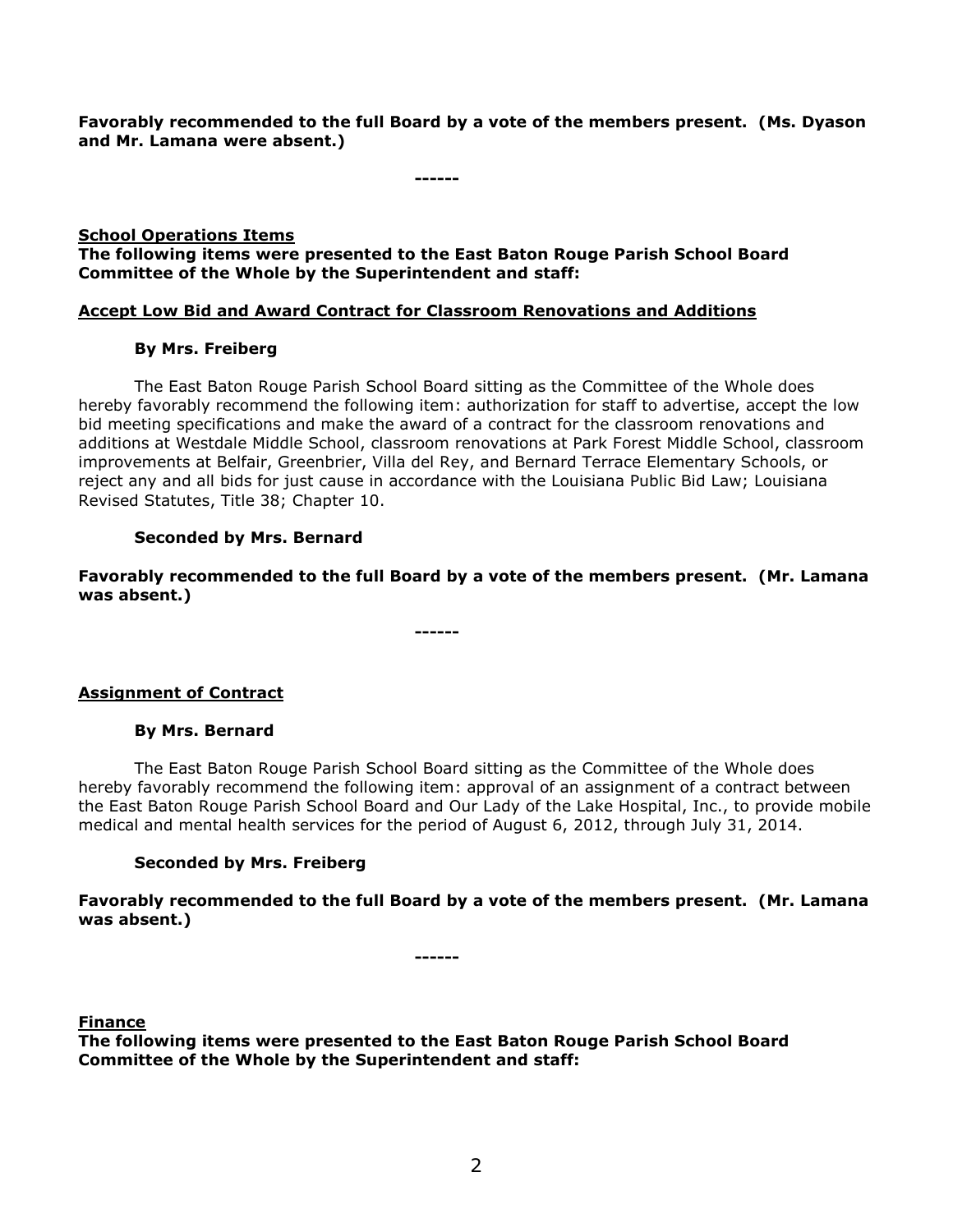## **EBRP School System Postretirement Benefit Valuation Report**

### **By Mr. Arbour**

The East Baton Rouge Parish School Board sitting as the Committee of the Whole does hereby refer the following item to the East Baton Rouge Parish School Board without recommendation: approval of the East Baton Rouge Parish School System Postretirement Benefit Valuation Report, using the Projected Unit Credit Method and Level Percent of Pay Amortization, under GASB 45 as of July 1, 2011, and expense development for fiscal year ended June 30, 2012, as recommended by Mercer.

## **Seconded by Mr. Tatman**

**Approved for referral to the Board without a recommendation by a vote of the members present. (Mr. Lamana was absent.)**

**------**

# **Approval of Proposed 2012-2013 Budget and Grant Application for Title X McKinney-Vento Funds**

## **By Mrs. Bernard**

The East Baton Rouge Parish School Board sitting as the Committee of the Whole does hereby favorably recommend the following item: approval of the Proposed 2012-2013 Budget and Grant Application for Title X McKinney-Vento Funds.

## **Seconded by Mrs. Freiberg**

## **Favorably recommended to the full Board by a vote of the members present. (Mr. Lamana was absent.)**

## **Approval of Proposed 2012-2013 Adult Education Local Budget**

### **By Mrs. Bernard**

The East Baton Rouge Parish School Board sitting as the Committee of the Whole does hereby favorably recommend the following item: approval of the Proposed 2012-2013 Adult Education Local Budget.

**------**

### **Seconded by Mrs. Ware-Jackson**

**Favorably recommended to the full Board by a vote of the members present. (Mr. Lamana was absent.)**

**------**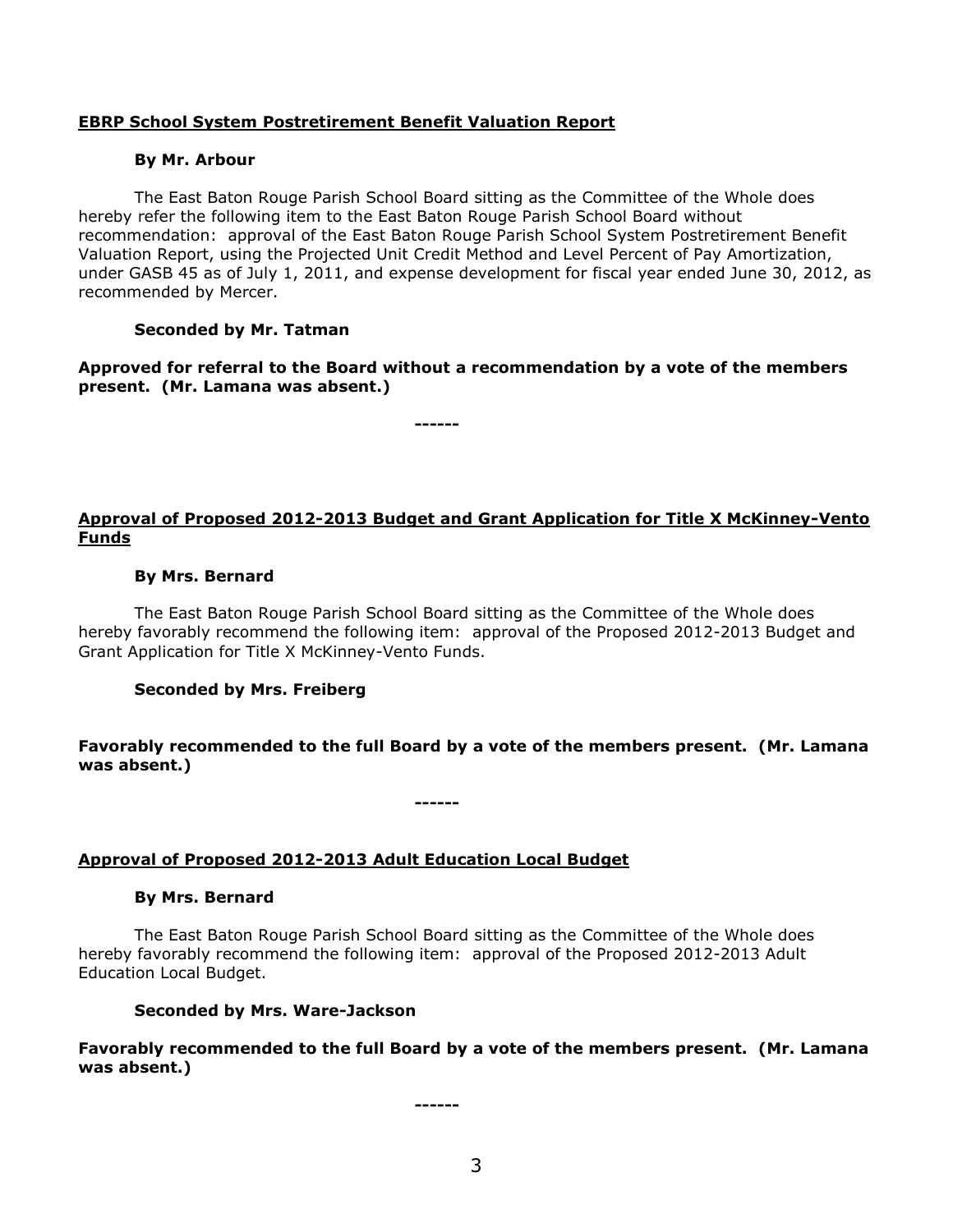## **Consolidation of Items #4-#8**

## **Items #4 - #8 were consolidated by unanimous consent of the Board.**

## **Approval of Items #4-8**

### **By Mrs. Bernard**

The East Baton Rouge Parish School Board sitting as the Committee of the Whole does hereby favorably recommend approval of the following budgets: a). Proposed 2012-2013 Adult Education YouthBuild Budget; b). contract between the East Baton Rouge Parish School Board and Deaf Resources Center of Greater Baton Rouge, LLC, for the period August 8, 2012, through June 28, 2013, for an amount not to exceed \$60,000.00; c). Proposed 2012-2013 Elementary School Summer Opportunity for Academic Remediation (SOAR) Budget; d). Proposed 2012-2013 Middle School Summer Budget; and e). Proposed 2012-2013 High School Summer Budget.

## **Seconded by Mrs. Ware-Jackson**

**Favorably recommended to the full Board by a vote of the members present. (Mr. Lamana was absent.)**

**------**

## **Approval of 2011-2012 Louisiana Compliance Questionnaire**

### **By Mr. Arbour**

The East Baton Rouge Parish School Board sitting as the Committee of the Whole does hereby favorably recommend the following item: approval of the 2011-2012 Louisiana Compliance Questionnaire as required for the annual financial audit of the East Baton Rouge Parish School System.

### **Seconded by Mrs. Bernard**

## **Favorably recommended to the full Board by a vote of the members present. (Mr. Lamana was absent.)**

**------**

## **Approval of Agreement with Rosetta Stone, Ltd.**

### **By Mrs. Bernard**

The East Baton Rouge Parish School Board sitting as the Committee of the Whole does hereby favorably recommend the following item: approval of an agreement for online services between the East Baton Rouge Parish School Board and Rosetta Stone, Ltd., for the period of September, 2012, through September, 2013, for an amount not to exceed \$13,350.00.

## **Seconded by Mrs. Freiberg**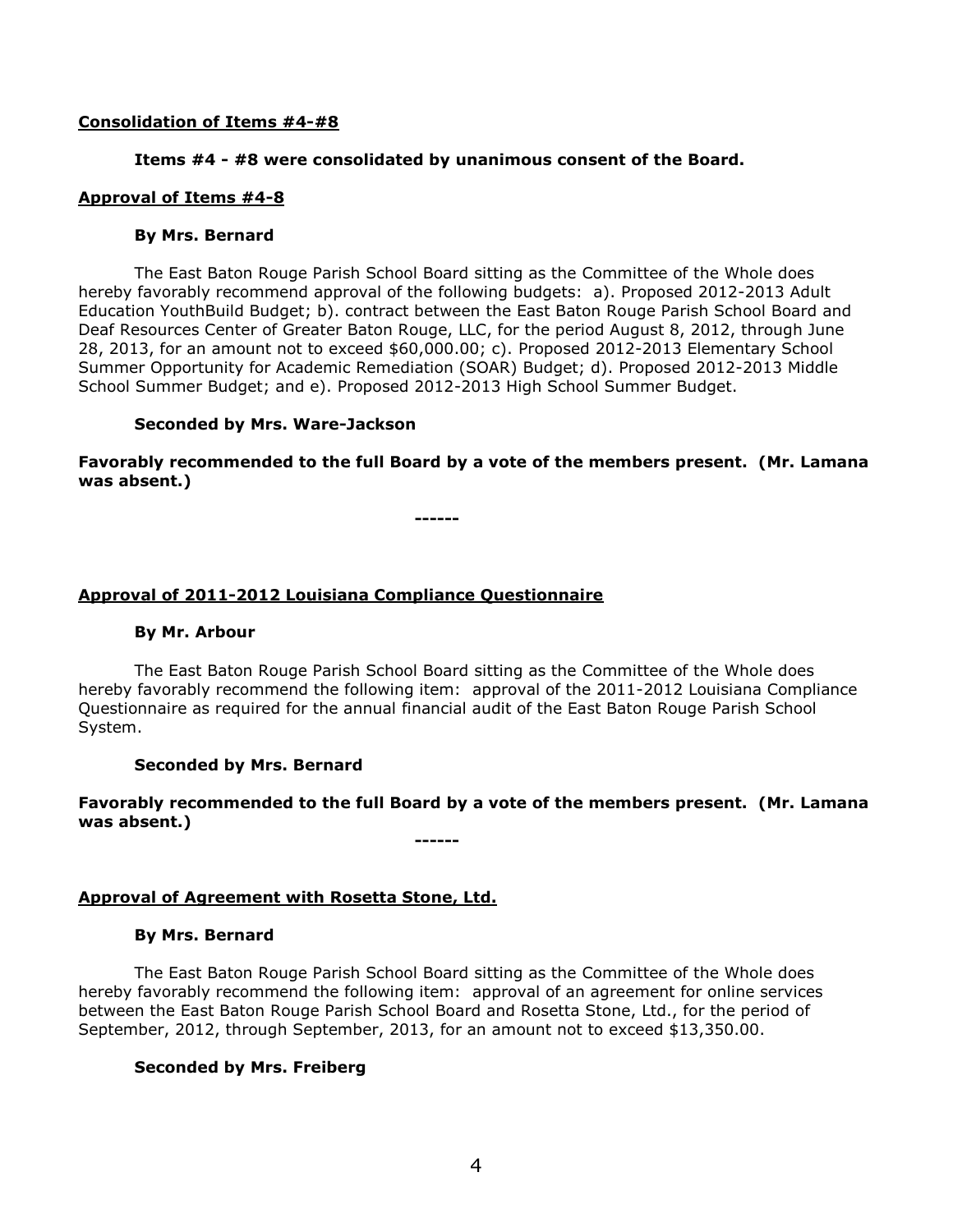**Favorably recommended to the full Board by a vote of the members present. (Mr. Lamana was absent.)**

**------**

## **Consolidation of Items #11 and #12**

**By Mr. Arbour**

**Seconded by Ms. Lee**

## **Approval of Items #11 and #12**

## **By Mrs. Freiberg**

The East Baton Rouge Parish School Board sitting as the Committee of the Whole does hereby favorably recommend approval of the following items: 11). a contract renewal for professional services between the East Baton Rouge Parish School Board and Volunteers in Public Schools (VIPS) for the period of July 1, 2012, through June 30, 2013, for an amount not to exceed \$25,000.00; and 12). an Extension Agreement for EveryBody Reads and EveryOne Counts between the East Baton Rouge Parish School Board and Volunteers in Public Schools (VIPS) for the period of July 1, 2012, through June 30, 2013.

## **Seconded by Mr. Freeman**

**Favorably recommended to the full Board by a vote of the members present. (Mr. Lamana was absent.)**

# **Instructional/Pupil Services Items**

**The following items were presented to the East Baton Rouge Parish School Board Committee of the Whole by the Superintendent and staff:**

**------**

## **Approve of a Budget**

## **By Mrs. Bernard**

The East Baton Rouge Parish School Board sitting as the Committee of the Whole does hereby favorably recommend the following item: acceptance of the 2012-2013 Early Childhood Program Budget in the amount of \$440,630.00.

## **Seconded by Ms. Lee**

**Favorably recommended to the full Board by a vote of the members present. (Mr. Lamana was absent.)**

**------**

**Grants**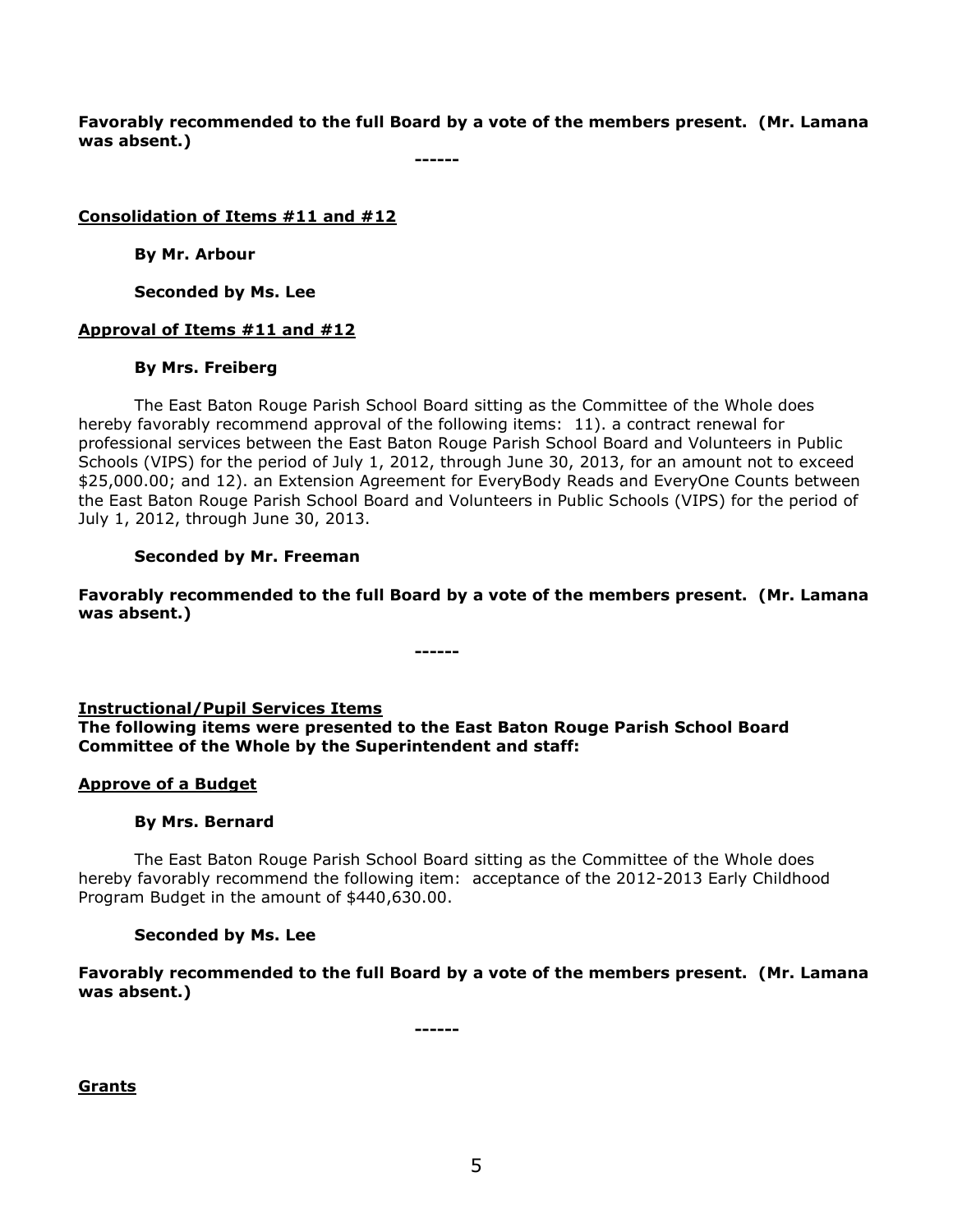#### **By Mrs. Freiberg**

The East Baton Rouge Parish School Board sitting as the Committee of the Whole does hereby favorably recommend approval of the following grants under \$50,000.00: (a) Target Arts & Culture in Schools Grant in the amount of \$2,000.00. (Recipient – Bethany France, Parent Volunteer, The Dufrocq School); (b) Kelly Gene Cook Charitable Foundation's Deborah Rochelle Teacher Grants in the amount of \$25,290.00. (Recipients - Dr. Mark Zweiq, Science Teacher, Glasgow Middle - \$3,192.00, Ms. Sylvia Patrick, ESS Resource Primary Teacher, Shenandoah Elementary - \$2,400.00, Ms. Sharlena Good, Life Science Teacher, Southeast Middle - \$3,500.00, Ms. Carrie Solar Menge, Social Studies Teacher, Southeast Middle - \$3,500.00, Ms. Genevieve Bajoie, Language Arts Teacher, Staring Education Center - \$3,500.00, Ms. Katherine Coldwell, Third Grade Teacher, Twin Oaks Elementary - \$3,190.00, Ms. Trudy Huffty, Kindergarten Teacher, Westdale Heights Elementary - \$2,508.00, Ms. Genedi Shamburger, French Teacher, Woodlawn High - \$3,500.00) (c) The Junior League of Baton Rouge Community Assistance Fund Grant in the amount of \$650.00. (Recipient – Ms. Genedi Shamburger, French Teacher, Woodlawn High School); and (d) The Kinder Morgan Foundation Grant in the amount of \$2,630.00. (Recipient – Ms. Susan Chernetz, Music Teacher, Forest Heights Academy of Excellence).

## **Seconded by Ms. Lee**

**Favorably recommended to the full Board by a vote of the members present. (Mr. Lamana was absent.)**

**------**

### **Approval of a Contract**

### **By Mrs. Bernard**

The East Baton Rouge Parish School Board sitting as the Committee of the Whole does hereby favorably recommend the following item: approval of a contract between the East Baton Rouge Parish School System and the Arts Council of Greater Baton Rouge for the purpose of implementing the School Readiness Through the Arts Program in five (5) Pre-K classrooms.

### **Seconded by Mr. Freeman**

### **The vote on the motion was as follows:**

| Yeas: $(9)$    | Mr. Arbour, Mrs. Bernard, Mrs. Dyason, Mr. Freeman, Mrs.<br>Freiberg, Ms. Lee, Mr. Smith, Mr. Tatman, and Mrs. Ware-Jackson |
|----------------|-----------------------------------------------------------------------------------------------------------------------------|
| Nays: $(0)$    | None                                                                                                                        |
| Abstained: (1) | <b>Dr. Nelson-Smith</b>                                                                                                     |
| Absent: (1)    | Mr. Lamana                                                                                                                  |
|                |                                                                                                                             |

**The motion was favorably recommended.**

**------**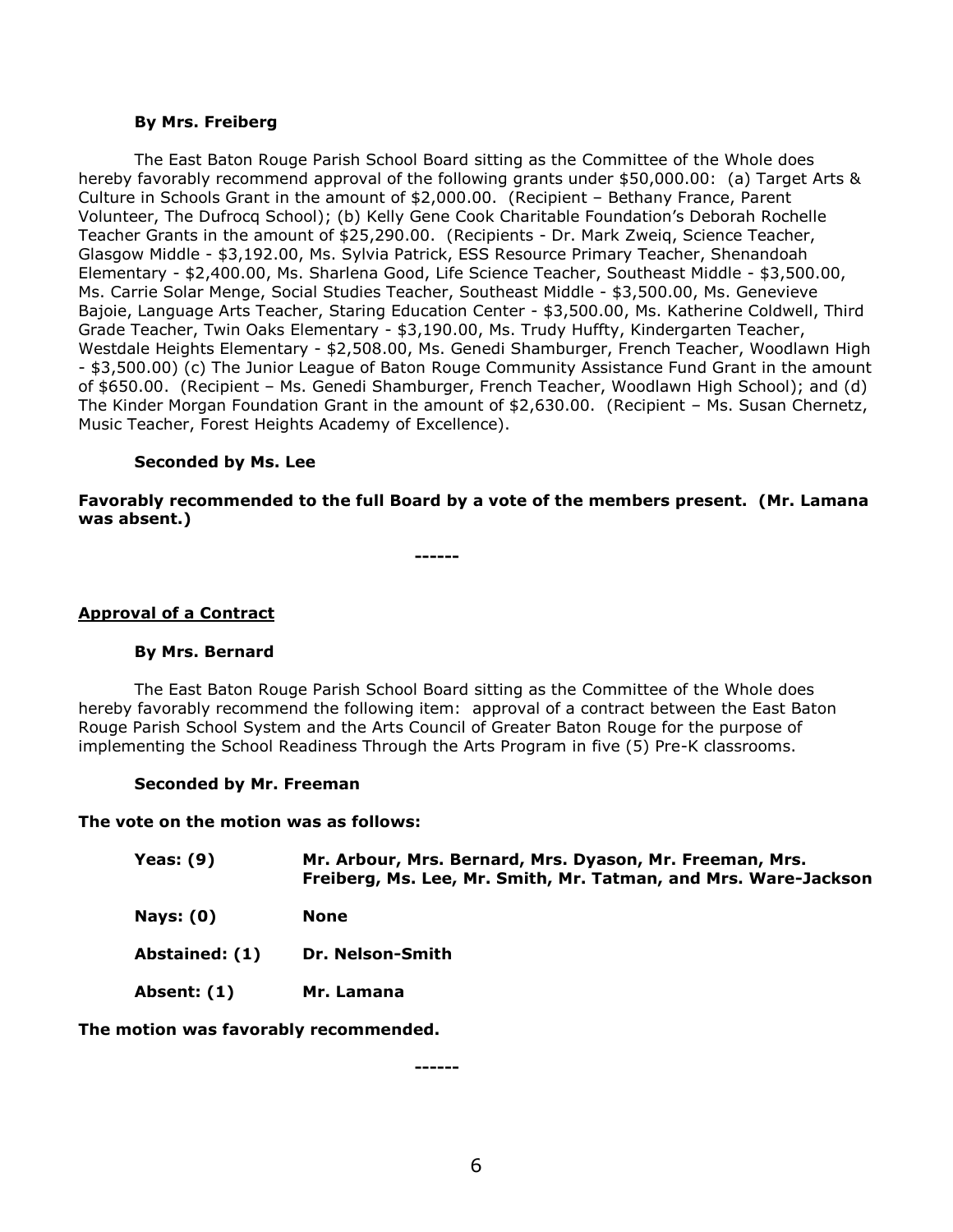## **Approval of a Contract**

### **By Mr. Tatman**

The East Baton Rouge Parish School Board sitting as the Committee of the Whole does hereby favorably recommend the following item: approval of a contract between the LSU AgCenter and the East Baton Rouge Parish School System to enter into a cooperative agreement and to expend Board approved funds.

## **Seconded by Ms. Lee**

### **The vote on the motion was as follows:**

| Yeas: $(9)$                           | Mr. Arbour, Mrs. Bernard, Mrs. Dyason, Mrs. Freiberg, Ms. Lee,<br>Dr. Nelson-Smith, Mr. Smith, Mr. Tatman, and Mrs. Ware-Jackson |
|---------------------------------------|----------------------------------------------------------------------------------------------------------------------------------|
| Nays: $(0)$                           | <b>None</b>                                                                                                                      |
| Abstained: (1)                        | Mr. Freeman                                                                                                                      |
| Absent: (1)                           | Mr. Lamana                                                                                                                       |
| The motion was favorably recommended. |                                                                                                                                  |

**------**

## **Approval of Contract**

### **By Mrs. Bernard**

The East Baton Rouge Parish School Board sitting as the Committee of the Whole does hereby favorably recommend the following item: approval of a renewal contract between Renaissance Learning and the East Baton Rouge Parish School System and expend the appropriate funds.

### **Seconded by Ms. Dyason**

**Favorably recommended to the full Board by a vote of the members present. (Mr. Lamana was absent.)**

**------**

## **Blended Learning Subscription**

## **By Mrs. Ware-Jackson**

The East Baton Rouge Parish School Board sitting as the Committee of the Whole does hereby favorably recommend the following item: approval of a Blended Learning subscription.

## **Seconded by Mrs. Bernard**